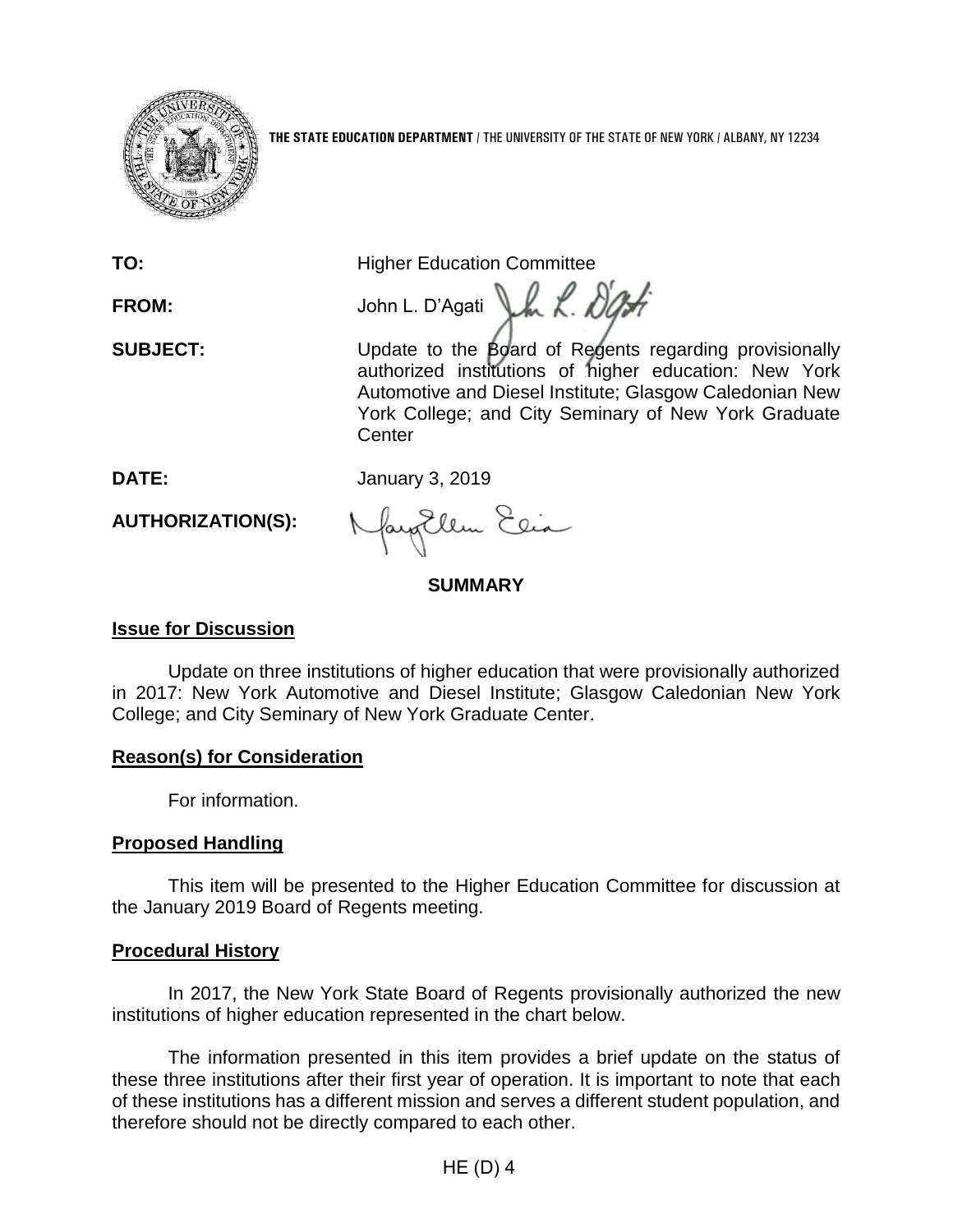| Institution                                                                   | Date Authorized | Degree Programs Offered                                                                                                                                                                                              |
|-------------------------------------------------------------------------------|-----------------|----------------------------------------------------------------------------------------------------------------------------------------------------------------------------------------------------------------------|
| New York Automotive and<br>Diesel Institute (NYADI)                           | April 27, 2017  | Associate in Occupational Studies<br>$(A.O.S.)$ in:<br>Automotive and Diesel Technology;<br>Automotive Technology<br>Certificates (Cert) in:<br>Automotive Service Technology;<br><b>Collision Repair Technology</b> |
| Glasgow Caledonian New York<br>College (GCNYC)                                | June 8, 2017    | Master of Science (M.S.) in:<br>Impact-Focused Business and<br>Investing;<br>International Fashion Marketing;<br>Luxury Brand Management;<br><b>Risk, Opportunity Resilience</b>                                     |
| <b>City Seminary of New York</b><br><b>Graduate Center (City</b><br>Seminary) | July 6, 2017    | Master of Arts (M.A.) in:<br>Ministry in the Global City                                                                                                                                                             |

### **Background Information**

### *New York Automotive and Diesel Institute (NYADI)*

In 1994 NYADI began operations as a non-degree postsecondary school offering technical programs and industry certifications in automotive studies. Upon obtaining Board of Regents approval to offer degree programs in April 2017, NYADI began the transition from a non-degree postsecondary school to a degree-granting college. Since that time, NYADI has converted from clock-hour to credit-hour measurement, reduced enrollment cycles from twenty-three to six class starts per year, and completed teaching out its non-degree students.

NYADI has been running all five of its registered degree and certificate programs since September 2017. NYADI enrolls both students who have graduated high school and students who have not graduated high school into its programs. Non-high school graduates must pass an independently administered Ability-to-Benefit (ATB) entrance examination and be enrolled in the Eligible Career Pathway Program and one of three certificate programs. Students who successfully pass the TASC exam and are awarded a high school equivalency diploma are eligible to transfer into a degree program. In the fall of 2017, 15 percent of the 98 students enrolled at NYADI were high school graduates. As NYADI continues its transition to a degree-granting college, it projects the percentage of incoming students who are high school graduates will increase. At of the end of the reporting period (June 30, 2018) the college had issued certificate diplomas to 17 students.

NYADI has ten instructors with automotive certifications and, over the past year, added four faculty members with advanced degrees in mathematics, English, finance, and teaching. NYADI's board of trustees has thirteen members who serve three-year terms. In the past year, two officers left the board and two new members joined.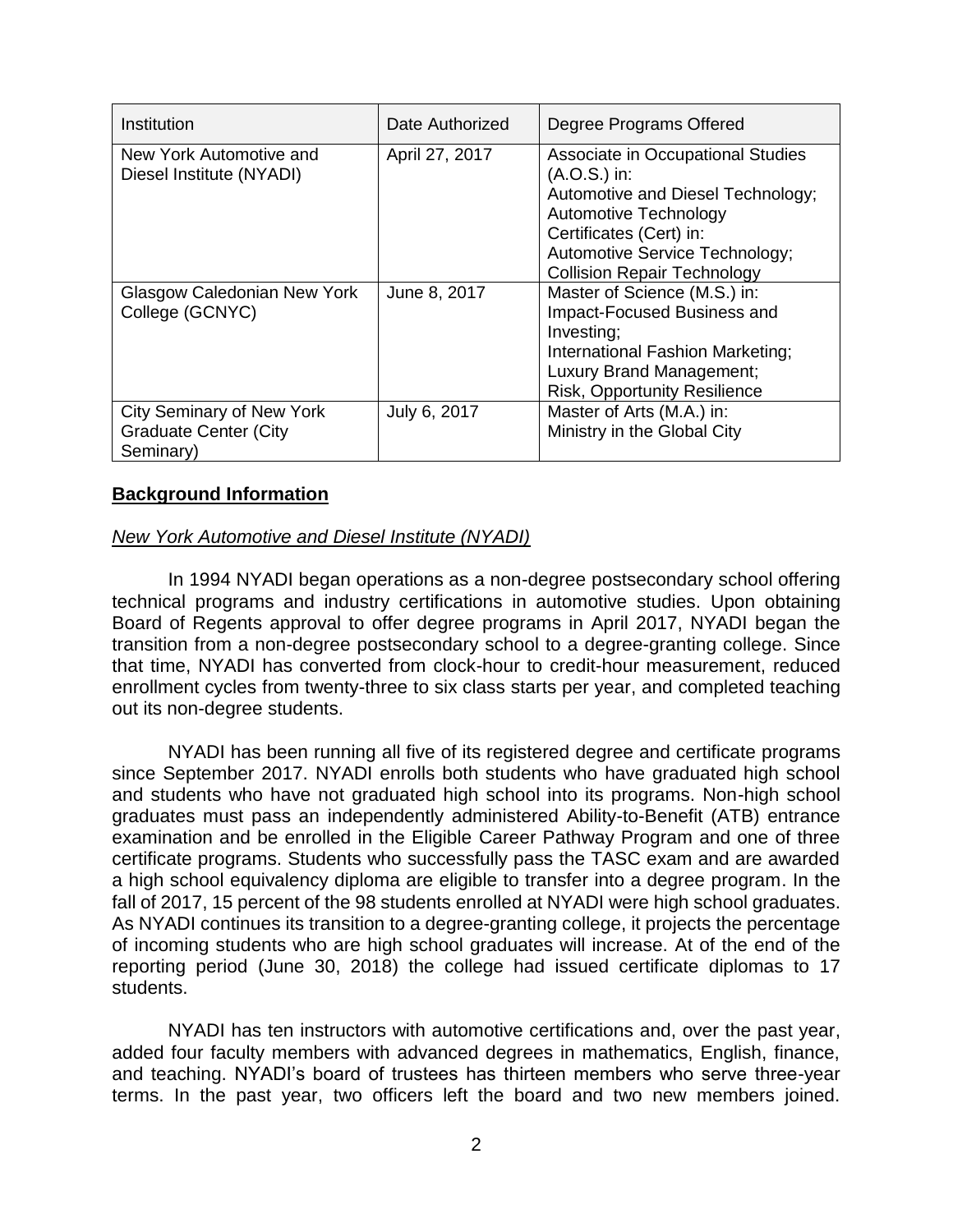Employees hired in the past year now occupy the directors' roles for academic affairs, student services, and financial aid.

NYADI is accredited by, and is in good standing with, the Accrediting Commission of Career Schools and Colleges (ACCSC). Their accreditation is up for renewal in 2019 and the institution has submitted its Self-Evaluation Report and Renewal Application to ACCSC.

#### *Glasgow Caledonian New York College (GCNYC)*

GCNYC launched its first degree-program, the Master of Science (M.S.) in International Fashion Marketing, in September 2017. The M.S. in Impact-focused Business and Investment started in March 2018, and the M.S. in Risk Opportunity and Resilience started in September 2018. The fourth program, Luxury Brand Management, is not yet being marketed.

GCNYC recruited a diverse group of students via direct referrals from fashion industry corporations during the first academic year. Thirty-one part-time students enrolled, with sixteen joining in September 2017 and fifteen in March 2018. Each of the GCNYC students took two courses per trimester and completed every course he or she started. The first cohort of students is on-track to complete the M.S. in International Fashion Marketing within the planned sixteen-month timeframe.

Through the first academic year, GCNYC faculty has remained stable at 11 members. Faculty experience includes leadership and creative roles for institutions and brands such as: Gucci, Saks Fifth Avenue, Chanel, Eponym, The Chief Trunk Company, Mary Norton, Google, and Motorola, as well as expertise in a range of fashion industry fields. GCNYC added three administrators who are responsible for assessment and accreditation, admissions and business development, operations and student services. GCNYC's governance structure has not changed. However, one of GCNYC's ten trustees stepped down over the summer. In response, the board has conducted a needs analysis and is discussing potential replacement candidates.

After conducting an evaluation and campus visit, the Middle States Commission for Higher Education (MSCHE) granted GCNYC candidate status for accreditation in June 2018. The institution has begun to work on its self-study in preparation for MSCHE's 2020- 21 evaluation visit.

### *City Seminary of New York Graduate Center (City Seminary)*

City Seminary received approval from the Board of Regents to offer degree programs in July 2017 and launched the Master of Arts (M.A.) in Ministry of the Global City in February 2018 with two courses – Learning and Leadership (two credits) and Sensing the City (three credits). The institution continues to offer the non-degree Ministry Fellows and Youth Ministry Fellows programs.

City Seminary identified its first cohort of 18 master's degree students in the fall of 2017. The students come from a range of Christian faith traditions, professions, and